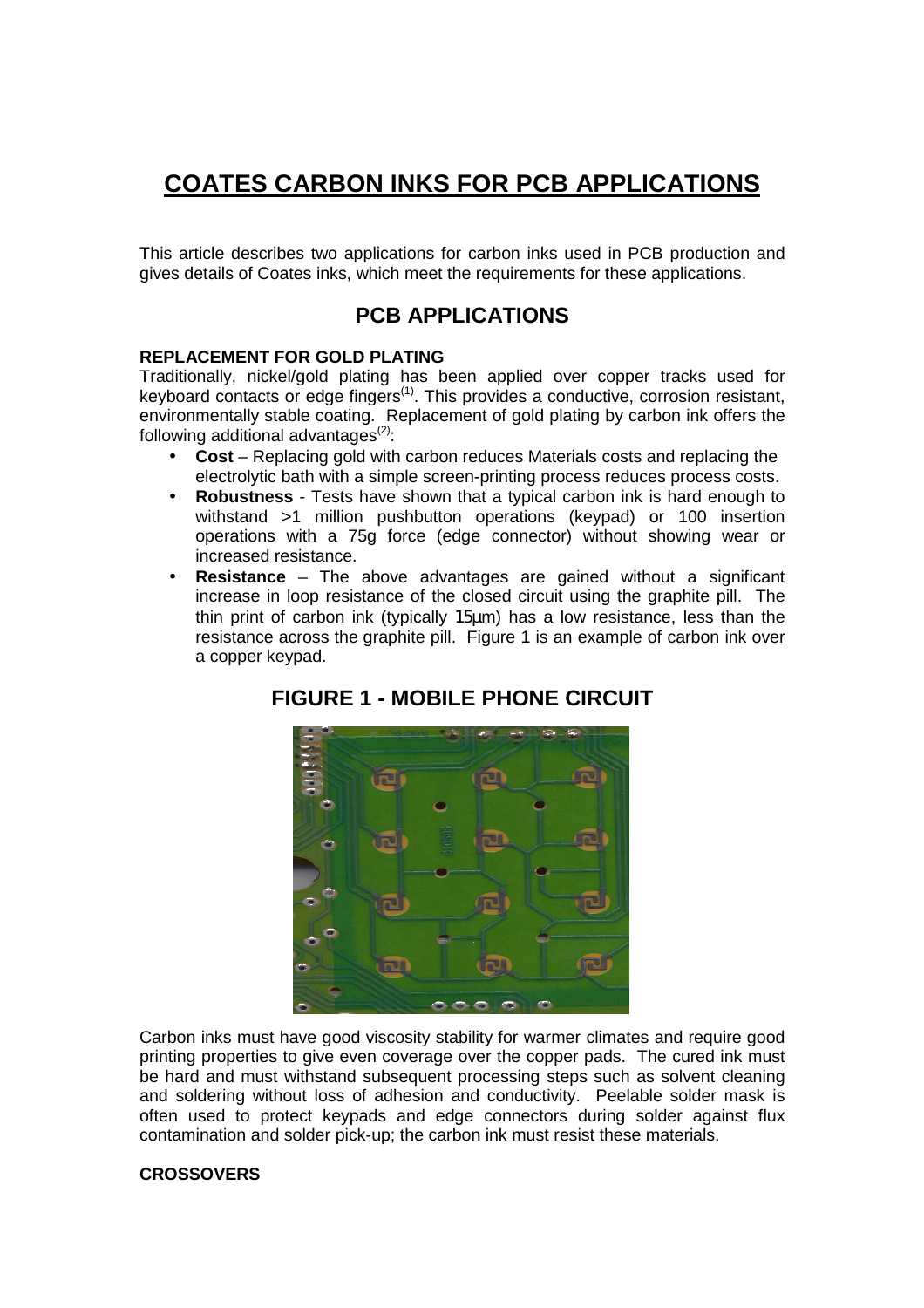The trend towards more complex and smaller circuits has created a challenge for the single-sided producer who needs to produce more complex boards. The answer is to add a second layer of circuitry that can cross over each other on the single-sided board<sup>(2)</sup>. This second layer of conductive tracks can be printed over the first layer of copper tracks using carbon ink, with contacts to the underlying copper pads at each end. An insulating layer of dielectric ink separates the copper and conductive ink layers. Two prints of dielectric ink may be required to eliminate rejects due to shorts between the conductor layers arising from small pinholes, and also to give a smooth surface on which to print the carbon ink. During the cure of the dielectric layer, the copper pads will oxidise so will require cleaning to ensure low contact resistance and good adhesion of the carbon ink. Finally, a further dielectric layer can be printed over the carbon to ensure optimum environmental stability. This added dielectric layer can be seen in Figure 2, which is an example taken from a part of a single-sided board.

Crossovers have the following advantages:

- **Cost** Materials and process costs for carbon ink and screen printing are much lower than the alternative of drilling and through-hole plating needed to produce produce double-sided or multilayer boards.
- **Proven method** Boards for telephones, toys, television remote controls, computer keyboards, etc have been produced by this method.

Carbon inks must have good adhesion to copper and dielectric and be unaffected by the subsequent processing steps described above for the replacement of gold plating.



# **FIGURE 2 – CROSSOVER TRACKS**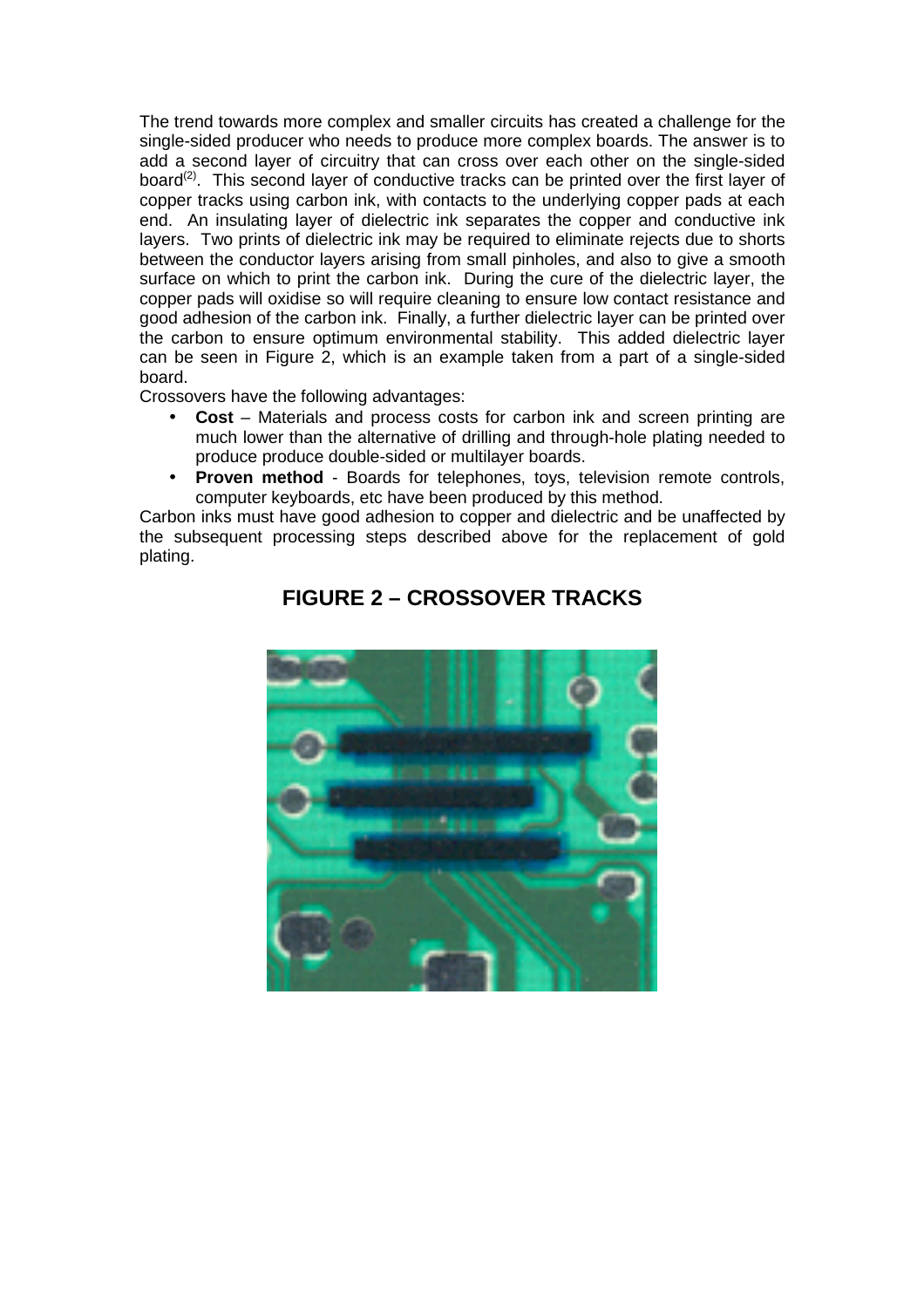#### **COATES CARBON INKS**

#### **PRODUCTS**

The Coates XZ302-1 series carbon inks are single pack inks, which meet the above requirements. They are supplied at three viscosities:

- 1. XZ302-1HV has the highest viscosity.
- 2. XZ302-1MV has 40% lower viscosity than HV.
- 3. XZ302-1LV has 80% lower viscosity than MV.

XZ302-1HV and MV give a hard resistant film, which can be applied to a variety of substrates. They have good compatibility with peelable soldermasks such as Coates XZ93-S. They meet typical loop resistance specifications, e.g. <100  $\Omega/\square$ , for push button operated circuits when activated with a graphite loaded pill. They are expected to withstand >1 million operations; to verify this, customers are advised to carry out their own investigations. XZ302-1LV is a thinner for XZ302-1MV.

For details refer to APPENDIX 2 (product and pack codes) and APPENDIX 3 (ink properties).

#### **CLEANING OF COPPER**

To ensure good electrical continuity and adhesion between XZ302-1 and copper, the surface should be free of all contaminants. The presence of dust, oxide, organic coatings and residues, intermetallic layers will have a detrimental effect.

#### **INK ADJUSTMENT**

XZ302-1HV is supplied as a single part ink and should be used from the can without thinning. If viscosity is too thick, XZ302-1MV is the recommended alternative.

XZ302-1MV can be used from the can without thinning. If a lower viscosity is required then blend with XZ302-1 LV at the recommended proportions on the graph in Appendix 4. The inks must be mixed thoroughly before printing.

#### **PRINTING AND DRYING**

Coates Conductive Inks XZ302-1 HV and MV are suitable for use on hand, semiautomatic or fully automatic screen printing machines. Resistance is governed to a large extent by print thickness. This is governed by a number of factors including mesh count, stencil thickness, squeegee hardness and print speed.

Monofilament meshes of 49 - 77T/cm. (125 - 200T/inch) are recommended. Finer meshes give thinner prints and higher actual (as printed) resistance values. The smaller mesh hole area is unable to allow as much ink through. APPENDIX 1 shows typical surface resistance values obtained with different polyester screens with 23µm emulsions. For optimum results a polyurethane squeegee of 65° Shore hardness was used. Prints were dried at 150 $\rm ^{o}C$  (302 $\rm ^{o}F$ ) for 60 minutes in a fan convection oven.Under curing may adversely affect electrical resistance, solvent rub resistance, and adhesion.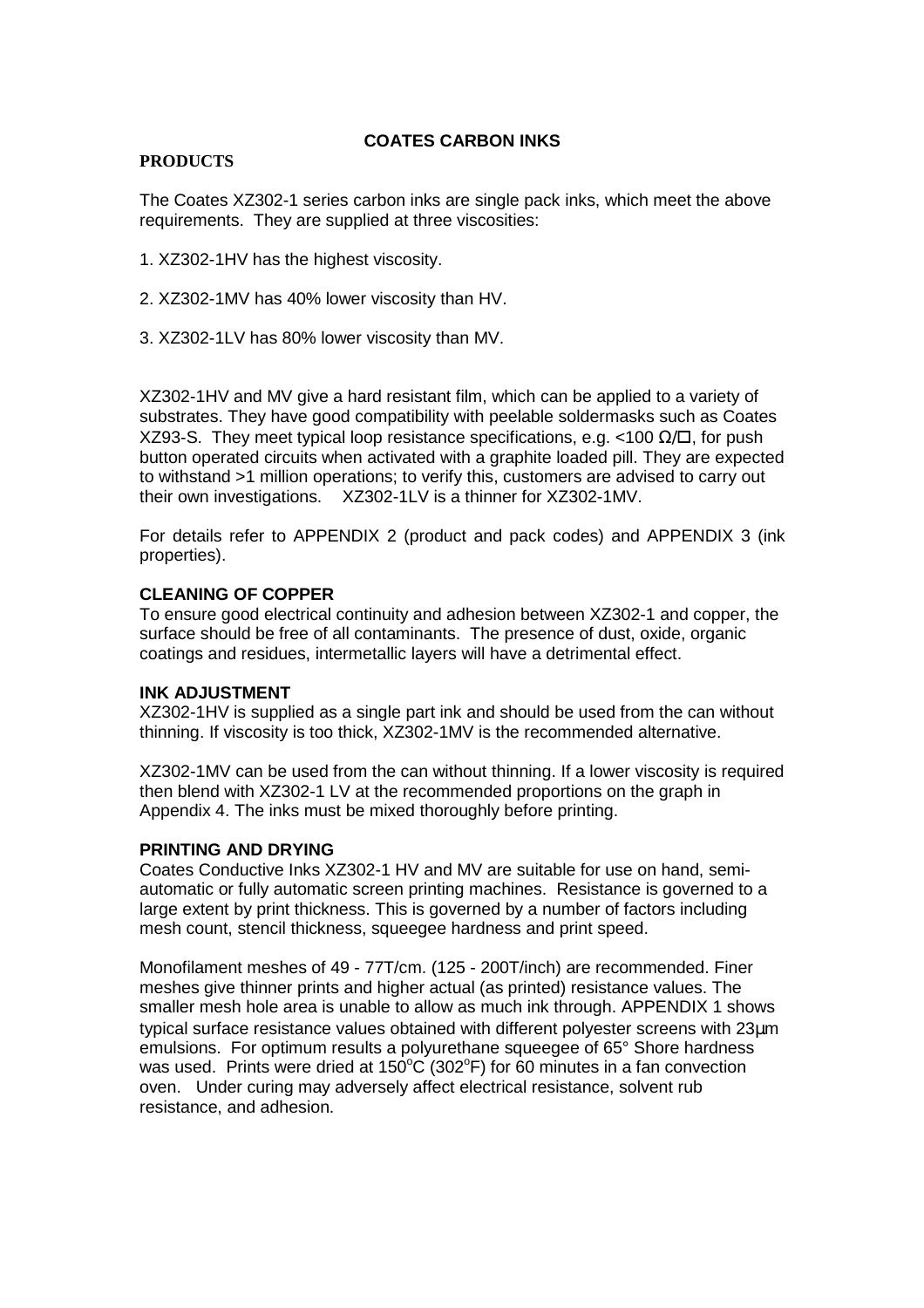### **REFERENCES**

- 1. Wagner, P.,"Polymer Thick Film for Corrosion Protection", *Connection Technology*, August (1986).
- 2. Fearns, D. J., "Applications of Polymer Thick Film Inks in Surface Mount Technology", *Circuit World*, Vol.14, No.3, (1988).
- 3. Keeler, R., "Polymer Thick Film Multilayers Poised for Takeoff", *Electronic Packaging & Production*, August (1987).

R Smith July 2001

### **APPENDIX 1**

| <b>XZ302-1 SERIES</b>                                      | <b>HV</b> |        |        | <b>MV</b> |        |        |
|------------------------------------------------------------|-----------|--------|--------|-----------|--------|--------|
| <b>Mesh Count</b><br>(TPC / TPI)                           | 49/125    | 62/160 | 77/195 | 49/125    | 62/160 | 77/195 |
| Sheet resistance as<br>printed $(\Omega/\)$                | 12.5      | 15     | 20.5   | 13.2      | 14     | 18.8   |
| Dried film thickness<br>(µm)                               | 18        | 16     | 11     | 17        | 15     | 12     |
| Normalized sheet<br>resistance<br>$@15\mu m)$<br>$\Omega/$ | 15        | 16     | 15     | 15        | 14     | 15     |

### **SCREEN MESHES**

Differences in viscosity were not large enough to effect printing thickness.

Resistances normalised to a standard dried film thickness (d.f.t) of 15µm were comparable.

# **APPENDIX 2**

### PRODUCT CODE DESCRIPTION | PACK SIZE | PACK CODE XZ302-1 HV Conductive Carbon Ink 1 kg. CHSN8032 XZ302-1 MV Conductive Carbon Ink 1 kg CHSN8033 XZ302-1 LV Conductive Carbon Ink 1 kg CHSN8034 XZ46 | Screen Cleaner | 5 Ltr. | CDSN4008 11-00 | Universal Screenwash | 5 Ltr. | CDSN4000

### **PRODUCT AND PACK CODES**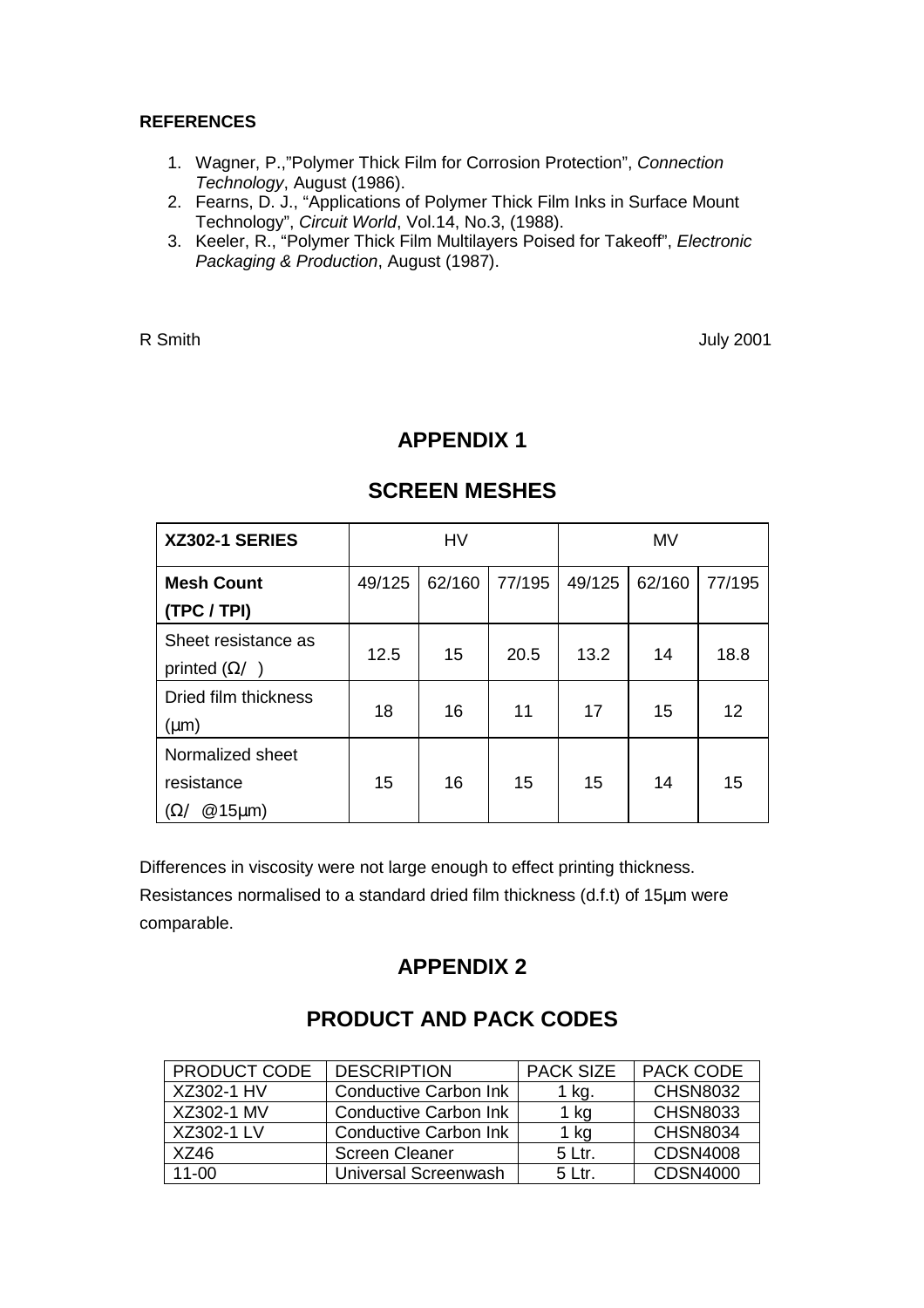# **APPENDIX 3**

# **CARBON INKS - TYPICAL PROPERTIES**

| <b>XZ302-1 SERIES</b>                                   | HV                     | <b>MV</b>   | LV        |  |  |
|---------------------------------------------------------|------------------------|-------------|-----------|--|--|
| <b>LIQUID PROPERTIES</b>                                |                        |             |           |  |  |
| Pigment                                                 | Carbon                 |             |           |  |  |
| Medium                                                  | <b>Thermoset Resin</b> |             |           |  |  |
| Viscosity $^{(1)}$ @25°C                                |                        |             |           |  |  |
| Haake VT02 & VT04 (Poise)                               | $700 - 1000$           | $400 - 600$ | $40 - 60$ |  |  |
| Haake VT550 (Pas)                                       | $55 - 65$              | $30 - 40$   | $4 - 8$   |  |  |
| Viscosity Stability; 30 days@40°C                       | <6                     | <6          | <6        |  |  |
| (% Change in viscosity))                                |                        |             |           |  |  |
| Shelf Life $@10 - 25^\circ C$ sealed container          | 12                     | 12          | 12        |  |  |
| (months)                                                |                        |             |           |  |  |
| Screen Life; drying time on screen                      | >210                   | >210        | <b>NA</b> |  |  |
| (Minutes $@25^{\circ}C$ ; 15µm d.f.t.)                  |                        |             |           |  |  |
| Solids (%)                                              | 64                     | 61          | 52        |  |  |
| S.G. $(gm/cm3)$                                         | 1.15                   | 1.15        | 1.35      |  |  |
| Coverage (m <sup>2</sup> /kg @ 15µm d.f.t)              | $-38$                  | $\sim 38$   | <b>NA</b> |  |  |
| <b>CURED PROPERTIES (150°C</b>                          |                        |             |           |  |  |
| 60 mins)                                                |                        |             |           |  |  |
| Sheet Resistance $(\Omega / \mathcal{Q}15\mu m. d.f.t)$ | $\leq 18$              | <18         | <30       |  |  |
| Resistivity                                             | $27$                   |             | < 50      |  |  |
| $(m\Omega \text{ cm.})$                                 |                        | $\leq$ 27   |           |  |  |
| Resistance to soldering; 5 secs solder                  |                        |             |           |  |  |
| dip - nil Peelable                                      | < 13                   | < 13        | <b>NA</b> |  |  |
| (% change in resistance)                                |                        |             |           |  |  |
| Resistance to soldering; 5 secs solder                  |                        |             |           |  |  |
| dip - with Peelable XZ93-S                              | $\leq 6$               | $\leq 6$    | <b>NA</b> |  |  |
| (% change in resistance)                                |                        |             |           |  |  |
| Flexibility; change in resistance; 100 folds            |                        |             |           |  |  |
| on 3mm mandrel (% change in                             | < 15                   | $<$ 15      | <b>NA</b> |  |  |
| resistance)                                             |                        |             |           |  |  |
| <b>Chemical Resistance</b>                              | >200                   | $>200$      | >200      |  |  |
| (double rubs with MeCl <sub>2</sub> )                   |                        |             |           |  |  |
| <b>Pencil Hardness</b>                                  | 3H                     | 3H          | 3H        |  |  |
| X Hatch Adhesion                                        | 1                      | 1           | 1         |  |  |
| (1=nil, 10=complete removal)                            |                        |             |           |  |  |

1. Viscosity will vary according to conditions; temperature, viscometer, sample size.

This information is provided for guidance only and does not form a specification.